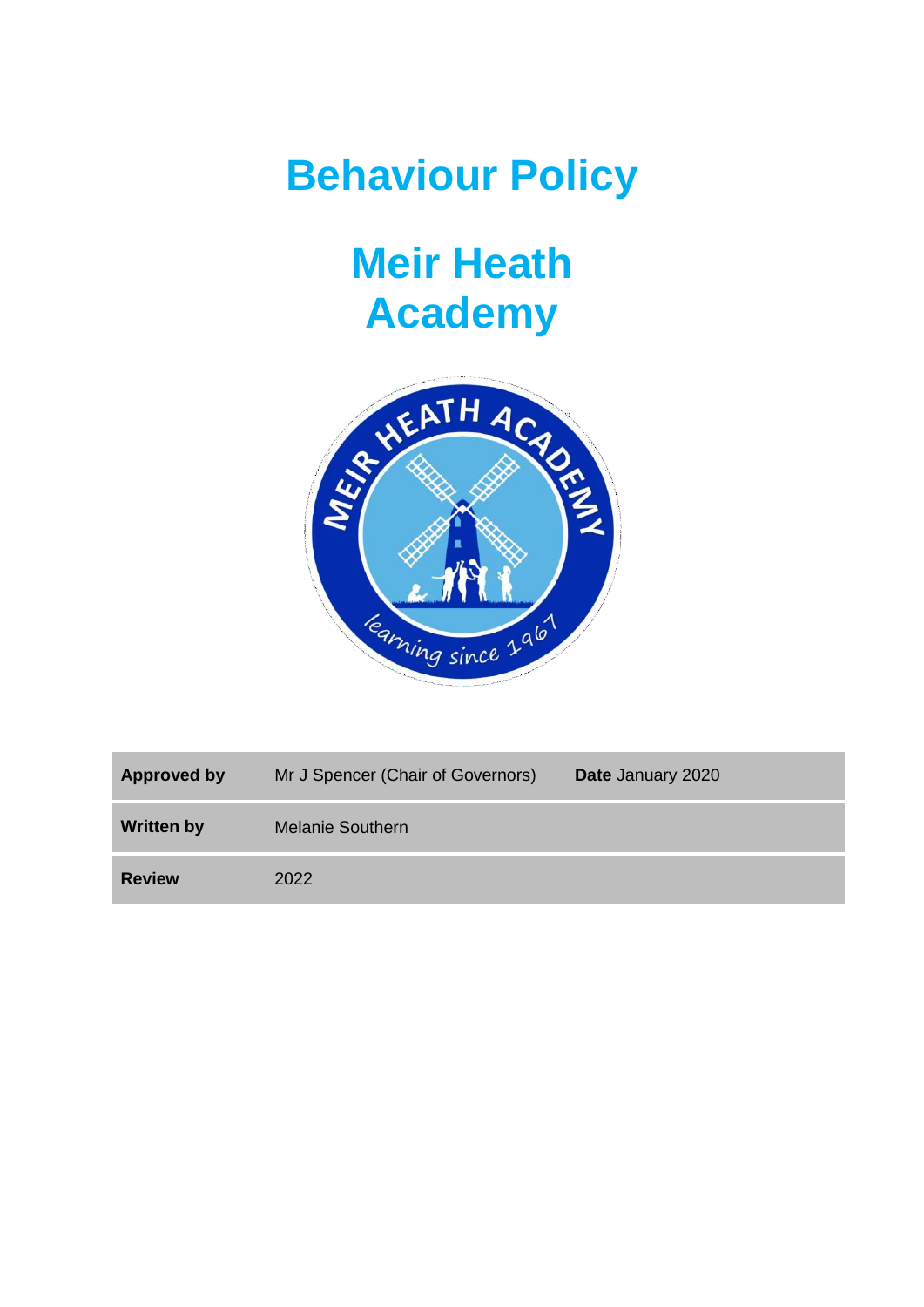## **Aim of the Policy**

Central to our daily practice at Meir Heath Academy is the aim to provide not only for the intellectual and physical development of our pupils but also to teach, encourage and embed the behavioural skills and attitudes necessary for education and the world beyond school. This aim is implicit in all that we do and permeates all aspects of school life. In our school, we want to:

- Create a secure and orderly environment in which effective learning can take place.
- Create a school where there is mutual respect between adults and children, between all adults concerned with our school and between the children themselves.
- Develop a sense of self-discipline, fair play, and responsibility for our actions.

## **Good behaviour is essential where teachers have the right to teach and pupils have the right to learn. We know that children learn best when they know what to expect.**

## **Philosophy of the behaviour policy at Meir Heath Academy**

At Meir Heath, we believe that part of our role, in partnership with the home, is to help pupils to understand what is right and wrong, to respect the truth, people and property, to make reasonable judgements on moral issues, to show concern for how their actions affect others and always

respecting other's needs, interests and feelings.

At Meir Heath Academy, supporting the behaviour policy means that we encourage tolerance, encourage critical, self-reflective thinking, and do not accept prejudice in any form. Ultimately, we wish to give our children confidence about their capacity to think for themselves and to make sense of their own lives and experiences, hopefully beyond school and into the "real" world.

We expect all who are connected with the school to:

- Use good manners and treat each other politely at all times
- Work to the best of their ability and allow others to do the same
- Not to hurt each other with words or actions
- Be kind and considerate
- Tell the truth
- Listen at the appropriate times
- Walk and talk appropriately, calmly and quietly around the school
- Look after their own and other people's property at all times

Maintaining good behaviour is the responsibility of **all** staff, governors and parents. We expect our staff and parents to be a good role model for our children as we develop their attitudes for all aspects of life.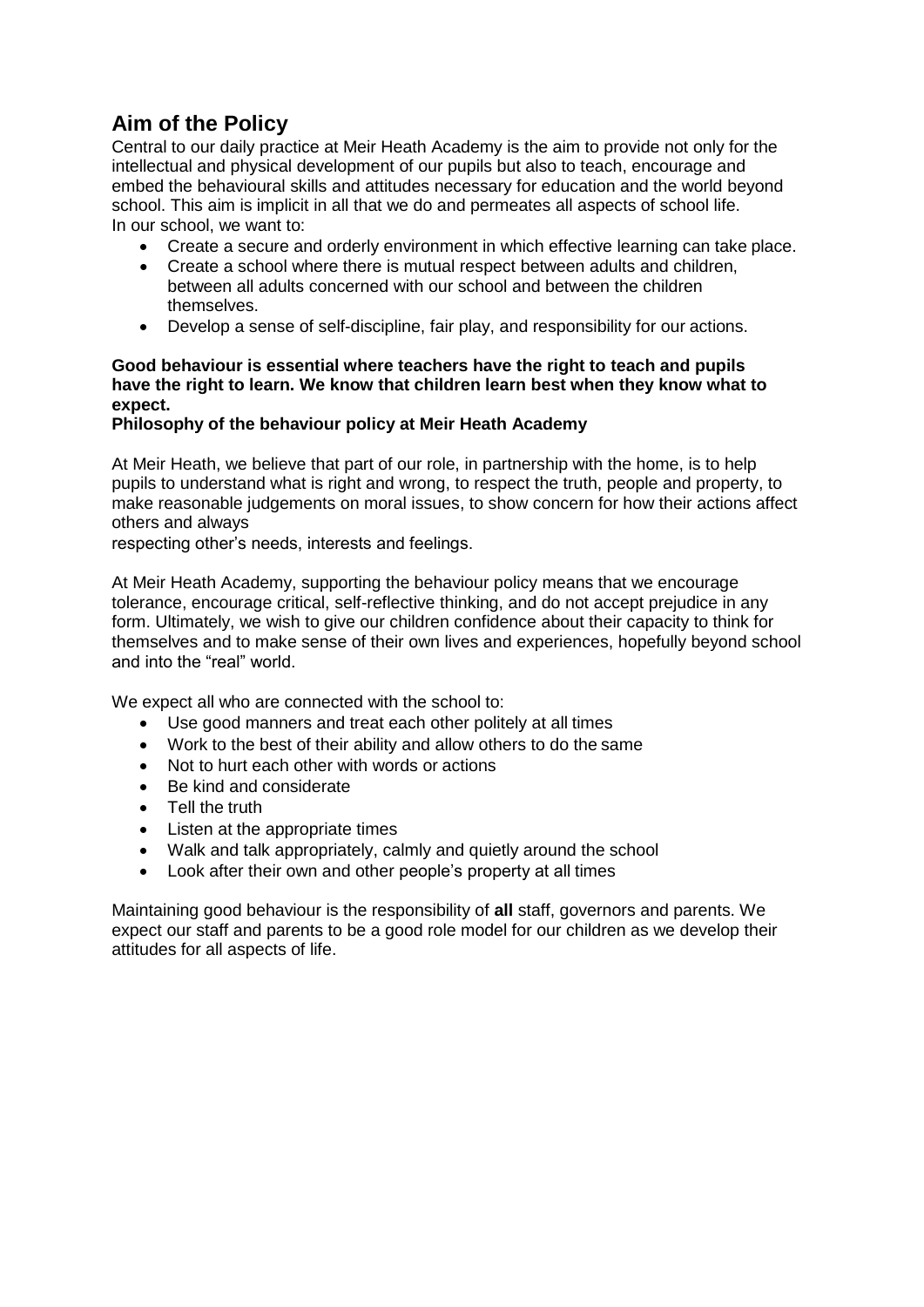## **The staff role in maintaining good behaviour:**

We expect **all** staff to:

- Teach what good behaviour means
- Treat our children with courtesy, consideration and respect at all times
- Provide a stimulating school environment with challenges appropriate to the needs of the child in order to motivate them
- Have high but realistic expectations of the children in learning time and at playtimes
- Treat everyone with care.
- Encourage the children to move about the school in an orderly manner
- Follow up parental concerns quickly
- Respond to good behaviour with praise and encouragement
- Support the agreed code of conduct

## **The children's role in maintaining good behaviour**

We expect **all** children to:

- Learn what good behaviour means
- Try their best in learning time and playtime and allow others to do the same
- Develop self-discipline
- Learn the value of friendship and the importance of caring for others
- To contribute to and follow the agreed code of conduct
- To treat everyone in school with courtesy, consideration and respect at all times
- To use language which is respectful to all.

## **The Parent's role in maintaining good behaviour**

We expect **all** parents to:

- Work in a partnership with the school
- Reinforce self-discipline and our standards of behaviour
- Attend family conferences to discuss your child's progress
- Ensure your child attends regularly and punctually, giving reasons for absence
- Keep us informed of anything that may affect your child
- To treat everyone in school with courtesy, consideration and respect at all times
- Support the agreed code of conduct
- Help us to improve the standards across the school by giving your views.

## **The Governor's role**

We expect **all** governors to:

- Concern themselves with the promotion of good behaviour within the school
- Try, as far as possible, to ensure that the appropriate resources are available for this
- Support the agreed code of conduct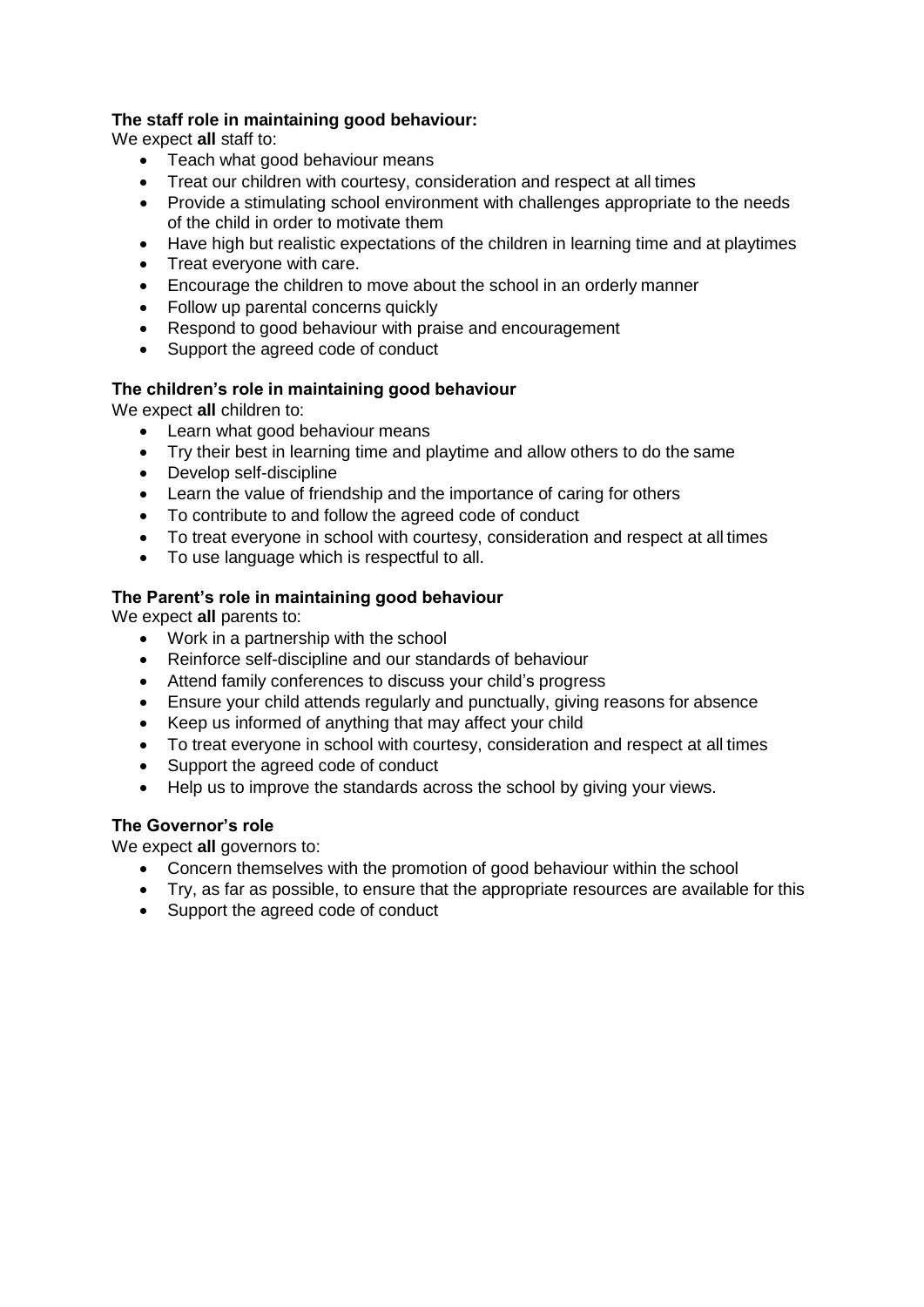## **Responding to inappropriate behaviour**

| Where there is an incidence of         | Well done you used good manners                                                                        |  |
|----------------------------------------|--------------------------------------------------------------------------------------------------------|--|
| inappropriate behaviour, in school we  | Well done you have used a subordinate                                                                  |  |
| help the situation by using our agreed | clause Well done you have segmented                                                                    |  |
| strategies: Use specific praise        | well today                                                                                             |  |
| Make the ordinary extraordinary        | Praise the everyday things                                                                             |  |
|                                        | Use a lot of praise for small events/normal behaviours                                                 |  |
|                                        |                                                                                                        |  |
| Recognise good behaviour               | Reward good behaviour                                                                                  |  |
| Set clear boundaries and routines      | Take time to train children in classroom routines -                                                    |  |
|                                        | then expect it                                                                                         |  |
|                                        |                                                                                                        |  |
| <b>Bribes</b>                          | Use rewards/ bribery! Must be desirable and                                                            |  |
|                                        | specific. Always make the carrot bigger than the                                                       |  |
|                                        | $stick - pupils$                                                                                       |  |
|                                        | generally want to please                                                                               |  |
| <b>KISS</b>                            | keep it short and sweet                                                                                |  |
|                                        |                                                                                                        |  |
| <b>Phone home</b>                      | A phone call home to a parent for praise is far more                                                   |  |
|                                        | worth                                                                                                  |  |
|                                        | more than a 1,000 negative calls                                                                       |  |
| Non-verbal strategies (give non-       | Maintains your calm                                                                                    |  |
| verbal instructions and thumbs up      | Doesn't draw attention to the                                                                          |  |
| for compliance)                        | child Maintains respect for you                                                                        |  |
|                                        | Doesn't disrupt the class                                                                              |  |
|                                        | Children can't answer back to a verbal cue                                                             |  |
|                                        | (eg put up hand for quiet etc - need to train children                                                 |  |
|                                        | what                                                                                                   |  |
|                                        | non-verbal cues mean)                                                                                  |  |
|                                        |                                                                                                        |  |
| <b>PIP and RIP</b>                     |                                                                                                        |  |
|                                        | Praise in public                                                                                       |  |
|                                        | Reprimand in private                                                                                   |  |
| If child not on task/doing the wrong   | i.e. pupil twanging ruler - "You alright there?"                                                       |  |
| thing                                  | When pupil engages thank them for the action - "Thank                                                  |  |
|                                        | you for using your ruler properly"                                                                     |  |
|                                        | This makes clear your expectations but uses good                                                       |  |
|                                        | manners, low noise level etc                                                                           |  |
|                                        |                                                                                                        |  |
|                                        | AVOID asking WHY (why are you twanging your                                                            |  |
|                                        | ruler?) Use non-confrontational techniques:                                                            |  |
|                                        | "Is everything alright there__?" for unfocussed<br>pupils. "How can I help you_?" for pupils off task. |  |
|                                        | Using child's name                                                                                     |  |
|                                        |                                                                                                        |  |
| Make a relationship with every child   | Show an interest, use your interpersonal skills, give                                                  |  |
|                                        | time,                                                                                                  |  |
|                                        | engage, use the child's name                                                                           |  |
| Always meet, greet and correct         | Brings positivity early, as well as the first chance to                                                |  |
| at the door as pupils enter/           | stamp out untidy uniform, etc "Excellent uniform_                                                      |  |
| leave:                                 | Great to see you today________________"; "Good start_";                                                |  |
|                                        | Using child's name                                                                                     |  |
| Ignore bad behaviour and focus on      | "Thank you___for being ready to listen"; "Thank you _                                                  |  |
| good                                   | for looking this way";                                                                                 |  |
| behaviour:                             |                                                                                                        |  |
| For instances of language or           | Child to be removed from their own class and                                                           |  |
| behaviour deemed to be                 | educated in another year group.                                                                        |  |
| inappropriate (eg sexual,              |                                                                                                        |  |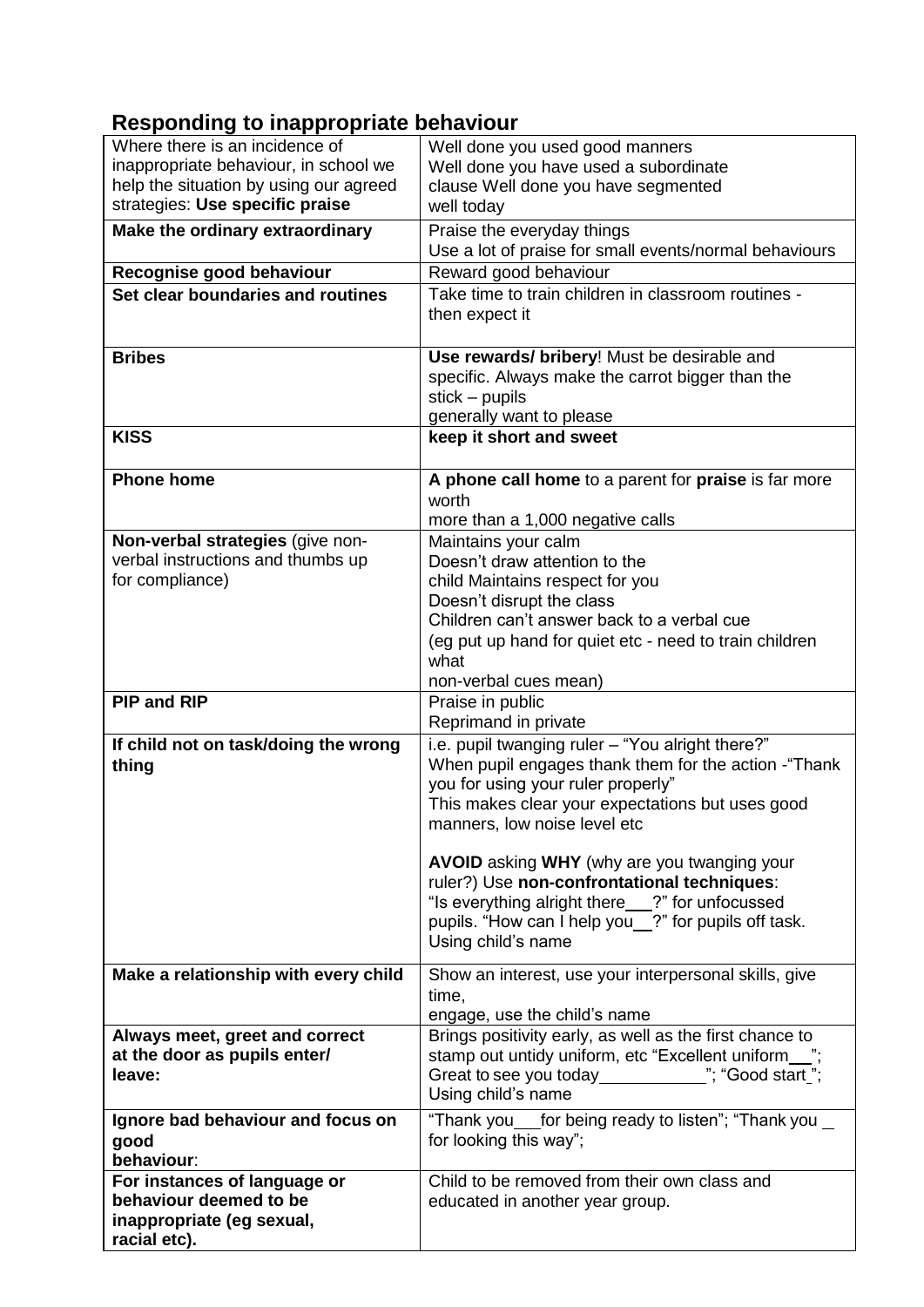Where a child does not achieve good behaviour following the normal school code of conduct then additional strategies will be used to create a personalised programme for particular pupils; this may involve:

- Daily support from TA or teacher
- "Meet and Greet"
- Personal behaviour success charts and associated rewards
- Engagement of parents
- Referral to behaviour team in LA
- Lunchtime rota of adult led activities (where playground difficulties)
- Engaging with other agencies where appropriate
- Support of Ed psychologist

## **Celebrating Good Behaviour**

We believe that it is more effective to seek out good behaviour and to celebrate it.

The code of conduct rewards pupils who display appropriate behaviour consistently. In addition to the code of conduct, we:

promote good behaviour by actively seeking out the correct responses and publicly or privately giving praise

- award Dojos
- send a child to the head for a head teacher's award
- qive stickers
- send home letters
- Telephone parents or talk to them after school to share good news

In summary, we expect all children to "Aim High" in their behaviour and in their learning so that Meir Heath is a pleasant and happy place for everyone.

See Appendix 1 for Meir Heath Academy code of conduct See Appendix 2 for Exclusion Policy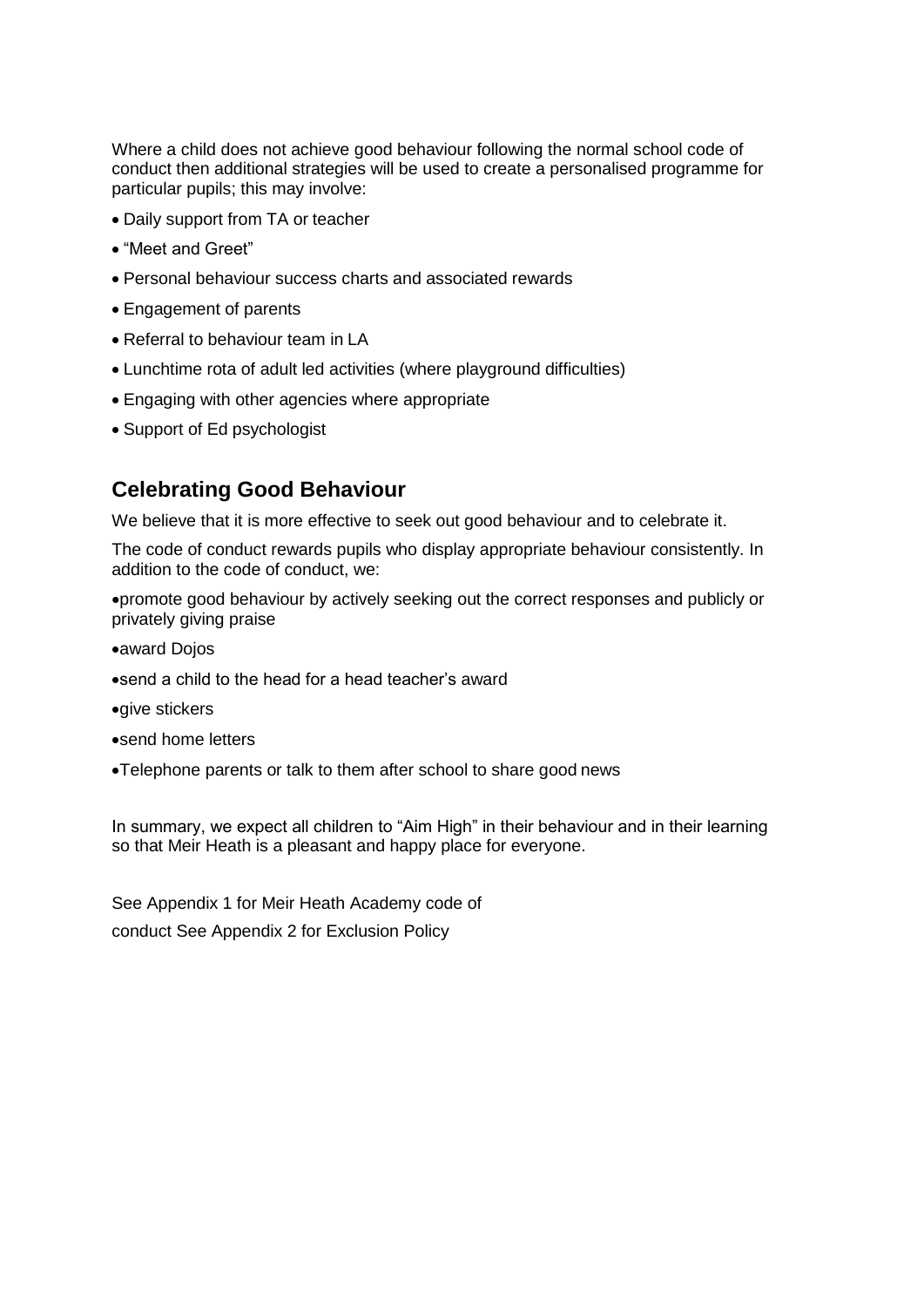## **Appendix 1**

## **Meir Heath Academy Code of Conduct Behaviour at Meir Heath is excellent and the vast majority of pupils receive rewards rather than sanctions.**

## **Rewards**

 When a child impresses an adult with good learning, good behaviour, a good attitude, care for others, good manners etc. then they will be awarded a "Dojo" which will either be entered directly into an on-line record system or onto a class chart to be entered later (for instance if it will spoil the flow of the lesson, if someone other than the class teacher or TA awards the Dojo etc.). The Dojo should be seen as having a high value and therefore staff will not award multiple Dojos for one event. The behaviour should be even better than expected as we expect all of the children, particularly the juniors, to do the right thing all of the time.

 When a child has been awarded 20 Dojos they can be exchanged for a "reward" from the agreed class reward "shopping list". The awards will not have a monetary value but will have a worth to the children in that class. The reward may be something like wearing slippers for the day, bringing in a toy from home for playtime (as suggested by the children). Each class will decide together what they wish to include on their "shopping list".

To monitor dojos we track the progress of each child each half term.

## **Sanctions**

 When a child has broken a rule, the child's name will be recorded on a "think" board and told which rules they need to consider (the child will not have any sanctions at this point it is merely a warning to "get back on track"). For older children or for a more serious event the child may immediately have a sanction - this will be dependent on the child's age and the seriousness of the event – all of the children know how to behave in school and the juniors have had lots of time and lots of opportunities to practice; we must have high expectations that older children are ready for work, know how to use manners etc. as we prepare them for the "real world".

 The Sanctions are a progressive loss of playtime/lunchtime – 2 minutes, 5 minutes, 7 minutes or 10 minutes. If a child misbehaves twice then this would result in 2 minutes and 5 minutes loss of playtime or lunchtime. The teacher will discuss the child's behaviour with them and during the sanction time the child may be expected to sit in silence, or complete a task given by the teacher such as writing a letter of apology or writing what they did wrong, what they should have done, and what they will do next time – this will be age and ability appropriate. If the sanction takes place during lunchtime the child will spend the time with the Principal.

 A playtime sanction will be immediate rather than going through the stages if a child causes deliberate, significant harm such as hitting or bullying another child or causes persistent disruption to learning through calling out etc. The parent of any child who reaches a ten minute sanction, either through one act or through a series of events, will be informed by telephone by the class teacher or in more serious circumstances the Headteacher.

 If a child reaches a 10 minute or playtime sanction several times within a half term then the parent will be contacted to arrange a meeting between the Headteacher, the class teacher, the parent and the child to discuss how behaviour can be improved, any support required and to make expectations clear to the child from home and school.

• If a child's behaviour goes beyond the 10 minute sanction then other sanctions will be applied such as the child working with another class or an adult for a period of time, a child being "secluded" - working away from other children and missing breaks for a half day, a whole day or series of days depending upon the severity of the actions. For children in Upper Key Stage 2 (Y5 and Y6): Following reaching a ten minute sanction1. The child sent to another class for 15 mins for reflection and calm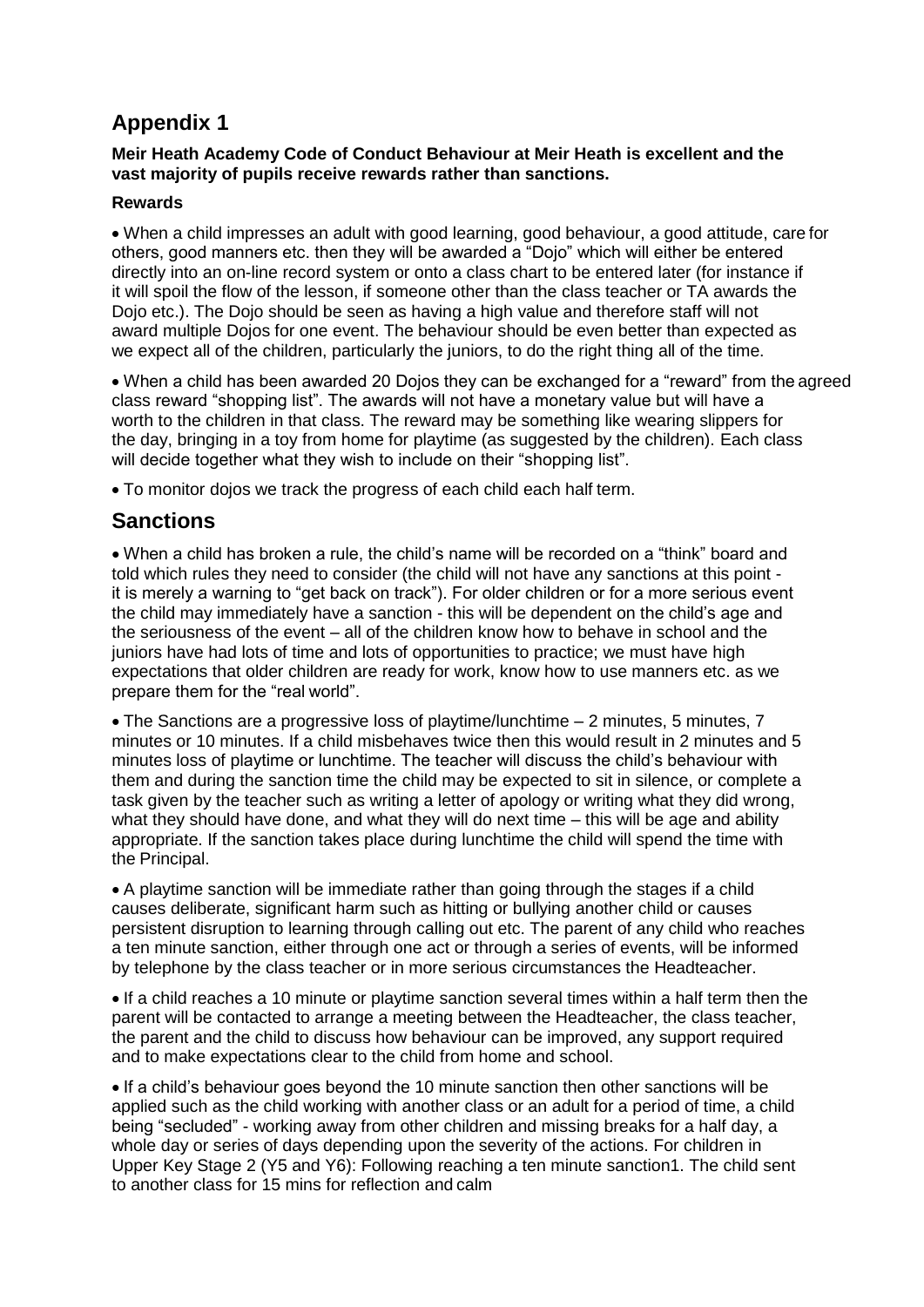down time 2. If the child immediately resumes inappropriate behaviour, then the child returns to the other class for the rest of the morning or afternoon session with work to complete (expectation that work will be completed or to be completed at home) – parent to be informed by class teacher 3. If the child immediately resumes inappropriate behaviour during the afternoon session, having spent the morning in another class, then the child will return to the other class for the rest of the day with work to complete ( expectation that work will be completed or to be completed at home) – the parent will be informed by class teacher 4. If this happens three times then parents will be called into school for a meeting with the class teacher and Headteacher

 If necessary, a child will be excluded from the school on a temporary or permanent basis where allowing the pupil to remain in school would seriously harm the education or welfare of the pupil or others in the school. This process would follow the guidance of the DfE document "Exclusion from maintained schools, Academies and pupil referral units in England".

We don't take any of the sanctions lightly, particularly the latter stages; however, very, very few children reach this stage and we must always bear in mind the rights of the other children and the staff to teach and learn and be safe.

## **Offensive Weapons**

Bladed/Sharply Pointed and other Weapons

This notification is intended to update schools on current Police/Home Office advice relating to incidents where bladed or sharply pointed articles, or any other offensive weapons, are found in the possession of pupils at school.

What is an Offensive Weapon?

An Offensive Weapon is defined as "any article made or adapted for use to causing injury to a person, or intended by the person having it with him for such use". (S1 Prevention of Crime Act 1953)

As such there are three main categories of article to consider:

a. "Made" – Any article created specifically for causing injury e.g. knuckle duster

b. "Adapted" – Any article modified in order that it can cause injury e.g. ruler with razor blade attached

c. "Intended" – Any article an individual intends to use to cause harm e.g. hammer / knife

Persons are prohibited from having with them in a public place any article which has a blade or is sharply pointed. This prohibition has been extended to cover school premises under Section 139A of the same Act.

In addition to prohibited articles as defined by the law, schools may also ban any other item, for example mobile telephones, provided that it is detailed under the school rules or "behaviour policy", which should be communicated to parents/guardians and pupils.

## Reporting incidents to Police

Recent guidance from the Home Office has determined that possession of knives and other offensive weapons within a school should not be dealt with under the Schools Protocol and National Crime Recording Standards (NCRS)as has previously been the case.

**In all cases where possession of a knife or other offensive weapon occurs within school, a crime will be recorded by police and investigation carried out. The offence should no longer be dealt with purely under school rules, policies and procedures**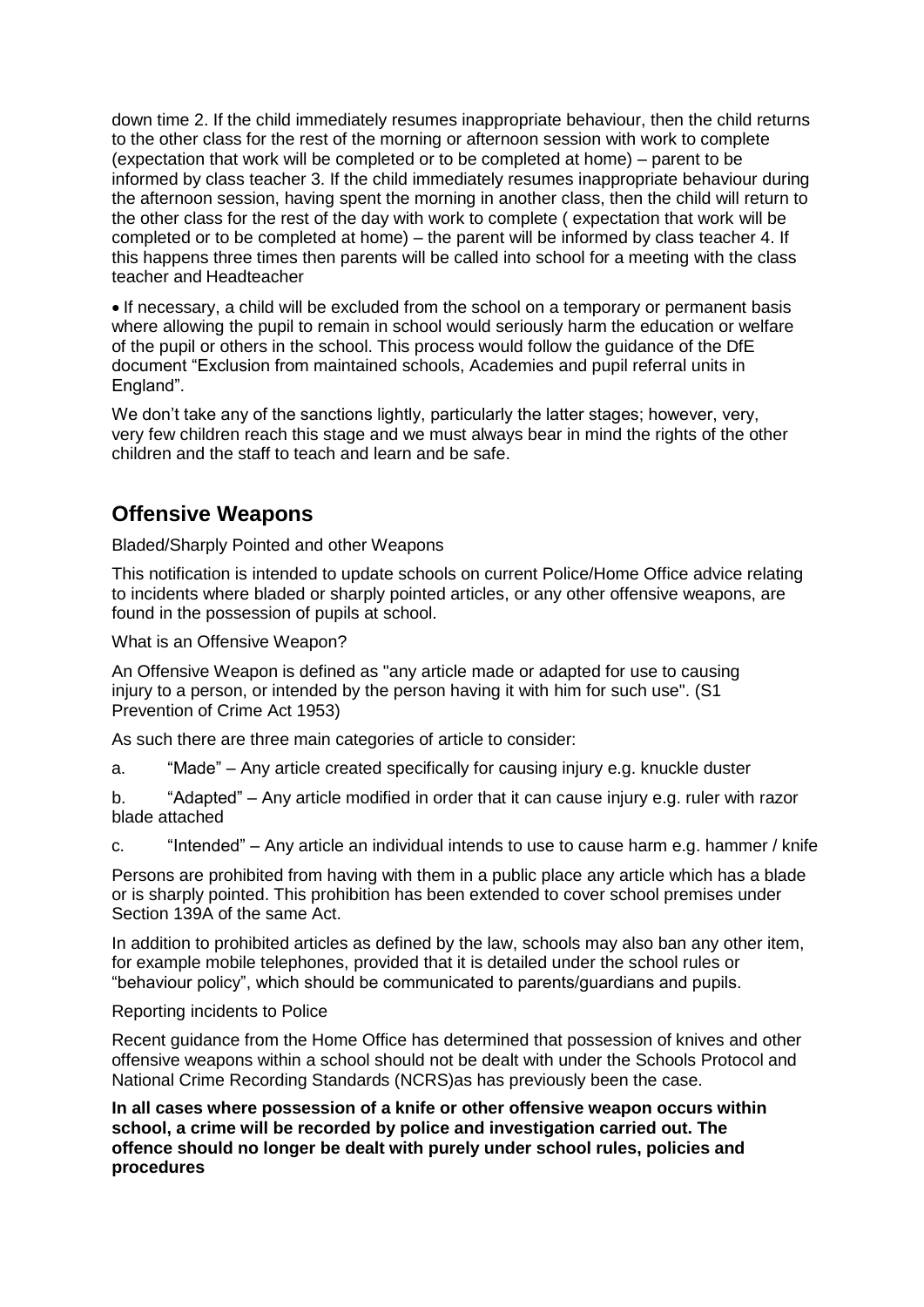#### **Schools should report all cases where pupils are found to have knives in their possession to the Police, ideally a Safer Schools Officer if available, to ensure that any offences are investigated fully.**

For further DfE guidance, please see the following links:

https:/[/www.gov.uk/government/publications/searching-screening-and-](http://www.gov.uk/government/publications/searching-screening-and-confiscation)

[confiscation](http://www.gov.uk/government/publications/searching-screening-and-confiscation) https:/[/www.gov.uk/government/publications/behaviour-and-](http://www.gov.uk/government/publications/behaviour-and-discipline-in-schools)

[discipline-in-schools](http://www.gov.uk/government/publications/behaviour-and-discipline-in-schools)

## **Meir Heath Academy Rules**

We have kept the rules very simple - the information in the right hand boxes are just examples of what we expect and should not be seen as an exhaustive list. The class rule will be decided upon as needed within each class – perhaps using good manners, or being ready to listen. It may be a short term rule so that once the children reach the required standard to class will move onto something else.

| <b>Rules</b>          | <b>Examples of expectations</b>                                                                                                                                                                                                                                                                                                  |
|-----------------------|----------------------------------------------------------------------------------------------------------------------------------------------------------------------------------------------------------------------------------------------------------------------------------------------------------------------------------|
| Learning rule         | follow instructions the first time, hands up,<br>quiet voices, listen carefully, take turns to<br>speak, use an appropriate working noise, try<br>your best, get attention the correct way,<br>share and cooperate with others, don't<br>distract yourself or others, concentrate, use<br>equipment safely, be prompt after play |
| <b>Treatment Rule</b> | Use manners with everyone, show respect to<br>everyone, don't use hurtful language or<br>actions, try to resolve problems with or<br>without adult help                                                                                                                                                                          |
| <b>Movement Rule</b>  | Always walk between lessons, to and from<br>assembly etc, always walk inside school or<br>along corridors, always use a quiet voice<br>inside the school buildings                                                                                                                                                               |
| <b>Class Rule</b>     |                                                                                                                                                                                                                                                                                                                                  |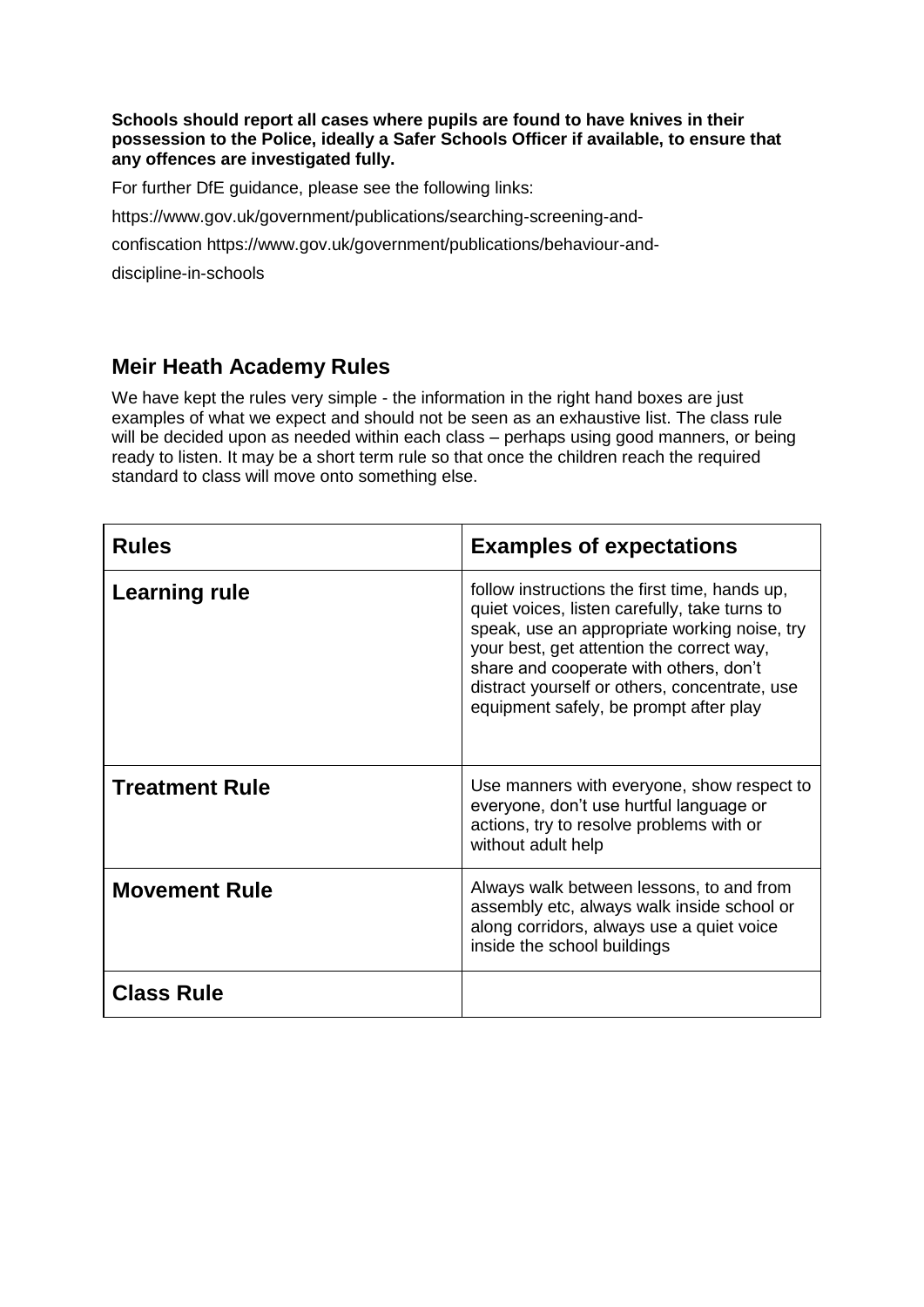# **Exclusion Policy**

## **Meir Heath Academy**



| <b>Approved by</b> | Julian Spencer          | Date July 2018 |
|--------------------|-------------------------|----------------|
| <b>Written by</b>  | <b>Melanie Southern</b> |                |
| <b>Review Date</b> | 2020                    |                |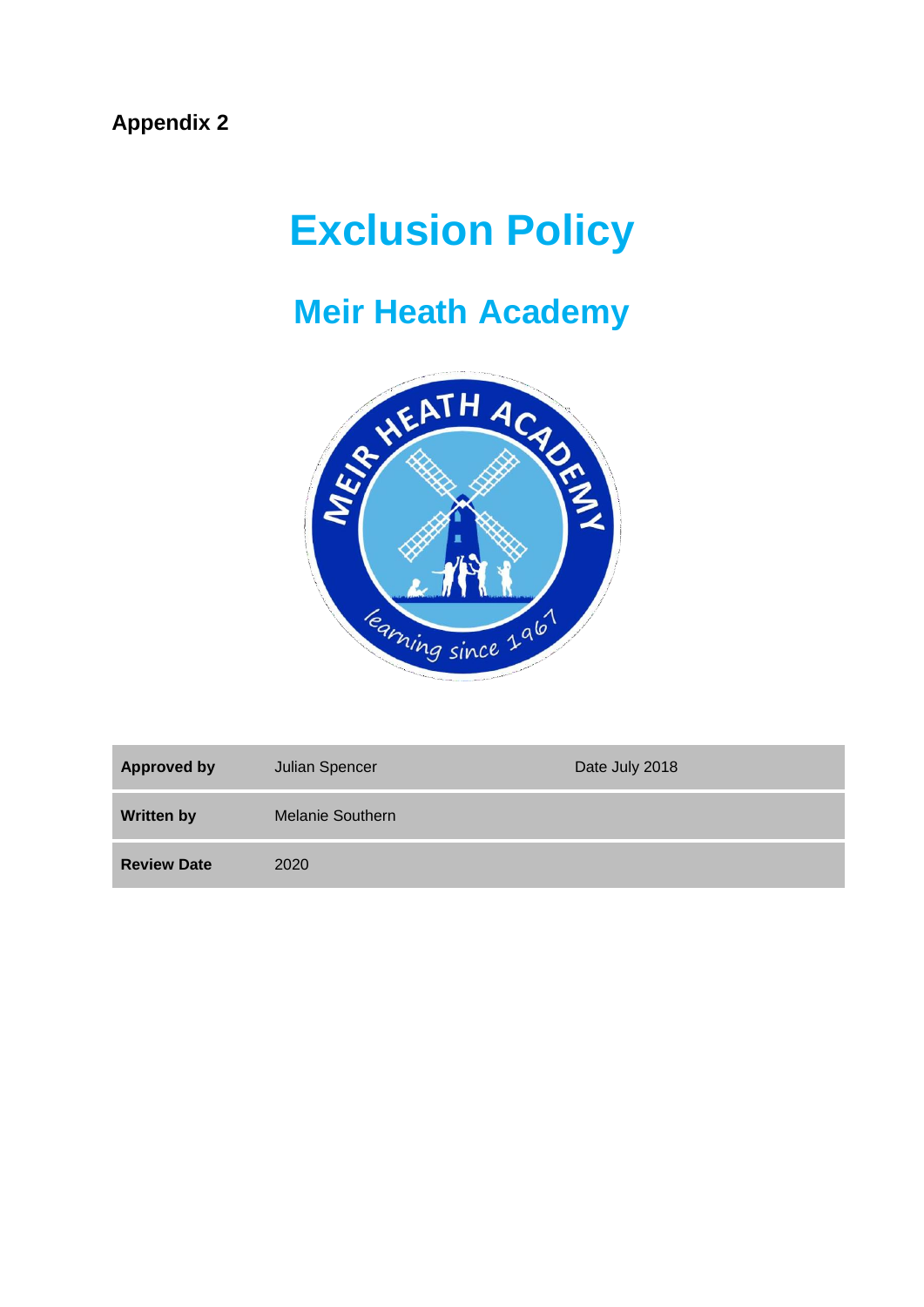## **Rationale**

This document deals with the policy and practice which informs the school's use of exclusion. It is underpinned by the shared commitment of all members of the school community to achieve two important aims; to ensure the safety and well-being of all members of the school community and to maintain an appropriate educational and happy environment in which all can learn and succeed.

#### **Introduction**

#### Introduction

Only the Principal/Head of School (or in the absence of the Principal the Assistant Principal if required) of Meir Heath Academy can take the decision to exclude a pupil. Before any decision to exclude a pupil is made, witness statements from all parties will be gathered and recorded in the teacher's Welfare Files.

The decision to exclude a pupil will be taken in the following circumstances:-

- In response to a **serious breach** of the school's Behaviour Policy
- If allowing the pupil to remain in school would seriously harm the education or welfare of the pupil or others in the school.

#### **The law allows for two types of exclusion:**

#### **Fixed period exclusions**

If a pupil has seriously broken school rules or allowing them to stay in school would seriously harm their education or welfare, or the education or welfare of other pupils, they may be excluded for a fixed period of time (usually for one to five days), with a date set of when they can return to school.

Examples of this behaviour may include:

- Verbal and/or physical abuse to staff, pupils and/or members of the school community
- Indecent behaviour
- Damage to property
- Theft
- Threatened violence against another pupil or a member of staff
- Unacceptable behaviour which has previously been reported and for which school sanctions and other interventions have not been successful.
- Bringing in an offensive weapon e.g. bladed/sharply pointed and other weapons

A pupil may be excluded for one or more fixed periods, up to a maximum of 45 days in a single academic year. For a fixed period exclusion of more than 5 school days, a Pastoral Support Plan will be drawn up. This needs to be agreed with the school, pupil and parents. Where the pupil is to be at home, parents are advised that the pupil is not allowed on the school premises, and that daytime supervision is their responsibility as parents/guardians.

Following exclusion, parents are contacted immediately where possible. A letter will be sent by post giving details of the exclusion and the date the exclusion ends. If a parent or carer wishes to discuss this letter with the

/Head of School or a member of the Senior Leadership Team, they are welcome to make such an appointment via the school office.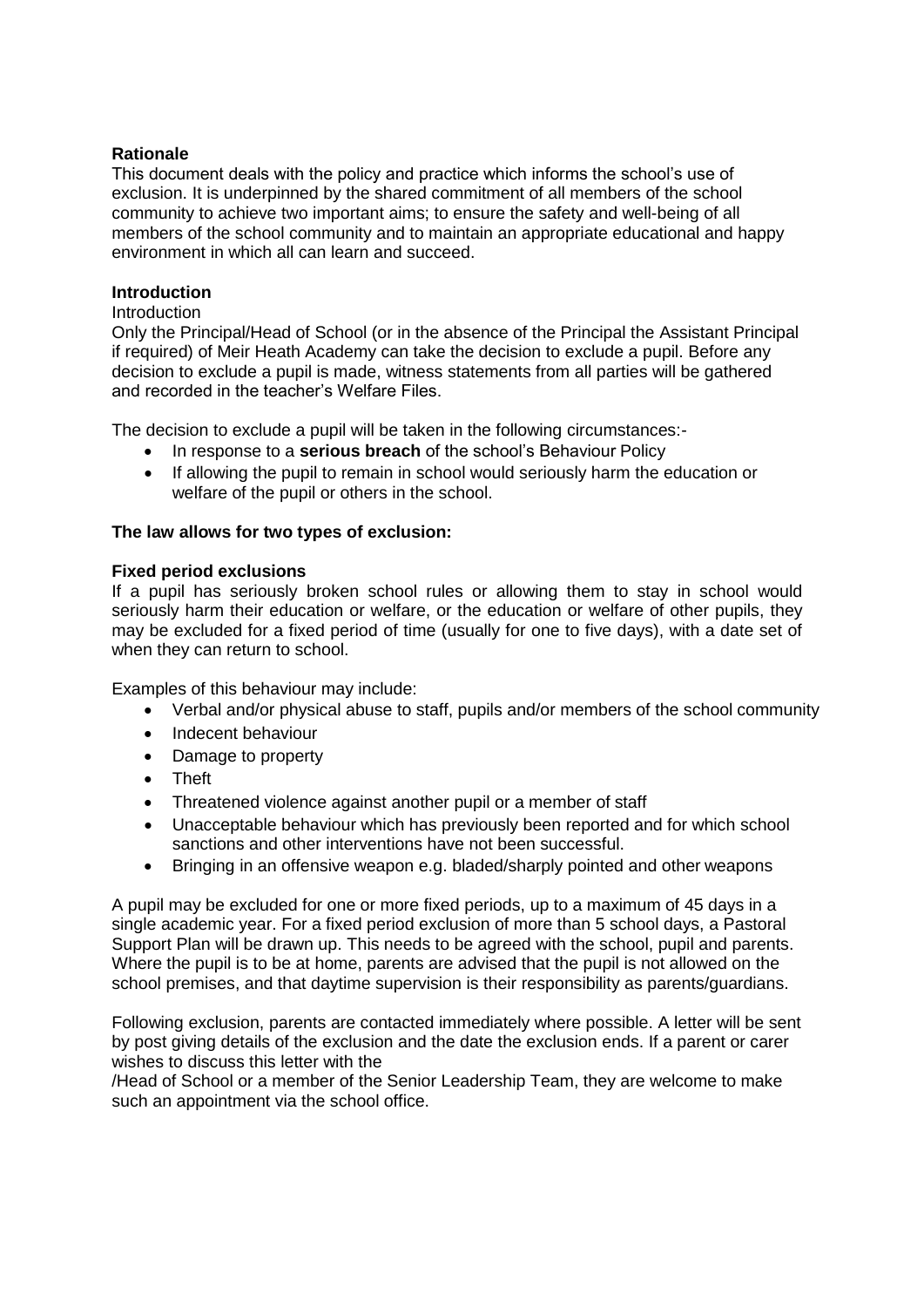A return to school meeting will be held following the expiry of the fixed term exclusion and this will involve the Principal/Head of School or a member of the Senior Leadership Team and other staff where appropriate.

#### **Permanent Exclusion**

The decision to exclude a pupil permanently is a serious one. If necessary, a series of fixed term exclusions can be made to allow time for all options to be explored and for an emergency review to be arranged. Only after all parties have agreed that all options have been discussed and exhausted, will the Principal/Head of School (or in the absence of the Principal the Assistant Principal) take the decision to exclude permanently.

There are two instances where permanent exclusion may be considered:

- The first is a final, formal step in a concerted process for dealing with disciplinary offences following the use of a wide range of other strategies, which have been used without success. It is an acknowledgement all available strategies have been exhausted and is used as a last resort. This would include persistent, repeated and defiant misbehaviour as listed in the examples in the above 'fixed period' section.
- The second is where there are exceptional circumstances and it is not appropriate to implement other strategies and where it could be appropriate to permanently exclude a pupil for a first or 'one off' offence. Such an offence might include a serious act of physical violence against a member of staff, pupil or member of the school community or bringing in a sharply pointed or bladed weapon with intent.

If the school feels that police involvement is necessary for specific and serious offences, this will be considered by the Principal/Head of School and all parties involved. Parents or carers will be notified of the exclusion immediately and will receive further details of reasons for the exclusion in writing.

## **Discipline and physical contact**

Teachers cannot and will not punish pupils physically, but can physically restrain pupils using reasonable force where it's necessary to stop a pupil injuring him or herself or someone else, damaging property or causing serious disruption.

#### **Further Information**

Exclusion will not be imposed instantly unless there is an immediate threat to the safety of others in the school or the pupil concerned.

The Principal/Head of School (or appointment Assistant Principal if required) must notify the Governing Body and the Local Authority of a permanent exclusion, exclusions exceeding more than 5 days in a term and/or when it will result in the pupils missing a National Curriculum Test.

For all other exclusions the Principal/Head of School (or appointment Assistant Principal if required) must notify the Governing Body and Local Authority once a term.

The Governing Body has a duty to consider parents' representations about an exclusion.

- The Governing Body may delegate their functions with respect to the consideration of an exclusion decision to a designated sub-committee consisting of at least 3 governors.
- The Governing Body must consider the reinstatement of an excluded pupil within 15 days of receiving the notice of the exclusion.